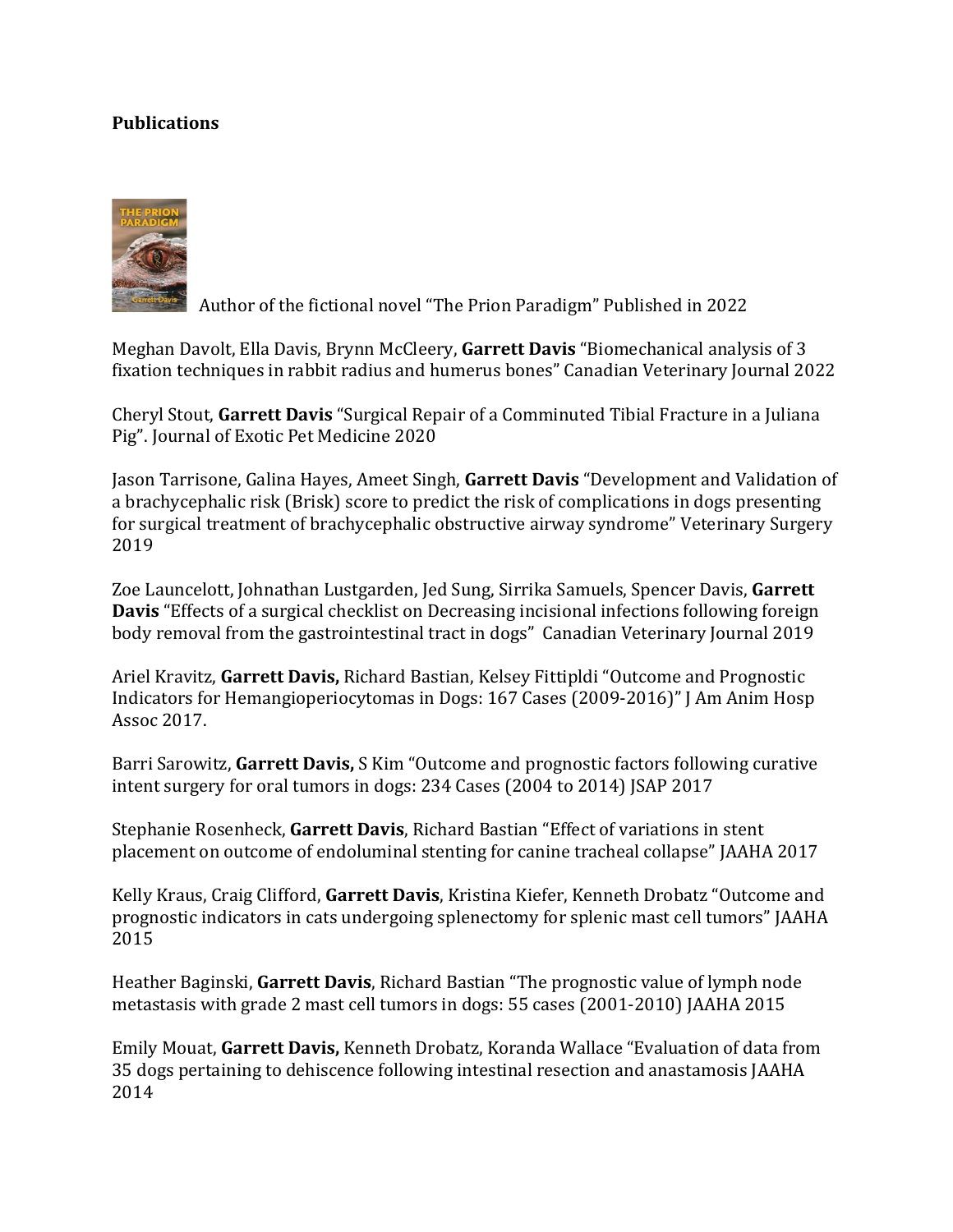Kara Forsee, **Garrett Davis,** Emily Mouat, Katherine Salmeri, Richard Bastian "Evaluation of the prevalence of urinary incontinence in spayed female dogs 566 cases (2003-2008) JAVMA 2013

Emily Mouat, **Garrett Davis** "What is your diagnosis? Pulmonary vascular hamartoma and aspiration pneumonia in a dog." JAVMA 2012

Laura Tepper, Ian Spiegel, **Garrett Davis** ""Erythema multiforme associated with thymoma in a dog: improvement following thymectomy" JAAHA 2011

Jon David Calsyn, Rebecca Green, **Garrett Davis**, Christopher Reilly "Adrenal pheochromocytoma with contralateral adrenocortical adenoma in a cat" JAAHA 2010

Kristina Kiefer, **Garrett Davis** "Salivary mucoceles in cats: A retrospective study of seven cases" Veterinary Medicine 2007

Carl Sammarco, **Garrett Davis**, Tara Britt "Tracheal collapse frustrating: minimally invasive techniques promising" DVM Newsmagazine 2006

**Garrett Davis**, David Holt "Two chondrosarcomas in the urethra of a German shepherd dog" JSAP 2006

HM Ross, Jenifer Smelstoys, **Garrett Davis**, Amy Kapatkin, Fabia Del Perro, E Reineke, et al "Ohotodynamic therapy with motexafin lutetium for rectal cancer: a preclinical model in the dog" Journal of Surgical Research 2006

**Garrett Davis**, Dorothy Brown "Prognostic Indicators for time to ambulation after surgical decompression in nonambulatory dogs with acute thoracolumbar disk extrusions: 112 cases" Veterinary Surgery 2004

Jennifer Smelstoys, **Garrett Davis**, Amy Learn, Frances Shofer, Dorothy Brown "Outcome of and prognostic indicators for dogs and cats with pneumoperitoneum and no history of penetrating trauma : 54 cases" JAVMA 2004

**Garrett Davis**, Amy Kapatkin, Linden Craig, Gregory Heins, Jeffey Wortman "Comparison of radiology, computed tomography, and magnetic resonance imaging for evaluation of appendicular osteosarcoma in dogs" JAVMA 2002

Van Knox, **Garrett Davis**, Mark Saunders "What's your diagnosis?" JAVMA 2002

## \_\_\_\_\_\_\_\_\_\_\_\_\_\_\_\_\_\_\_\_\_\_\_\_\_\_\_\_\_\_\_\_\_\_\_\_\_\_\_\_\_\_\_\_\_\_\_\_\_\_\_\_\_\_\_\_\_\_\_\_\_\_\_\_\_\_\_\_\_\_\_\_\_\_\_\_\_\_\_\_\_\_\_\_\_\_\_\_\_\_\_\_\_\_\_\_\_ **Presentation**

*Evaluation and treatment of thoracic limb lameness in dogs* Red Bank Veterinary Hospital and referral center 2009